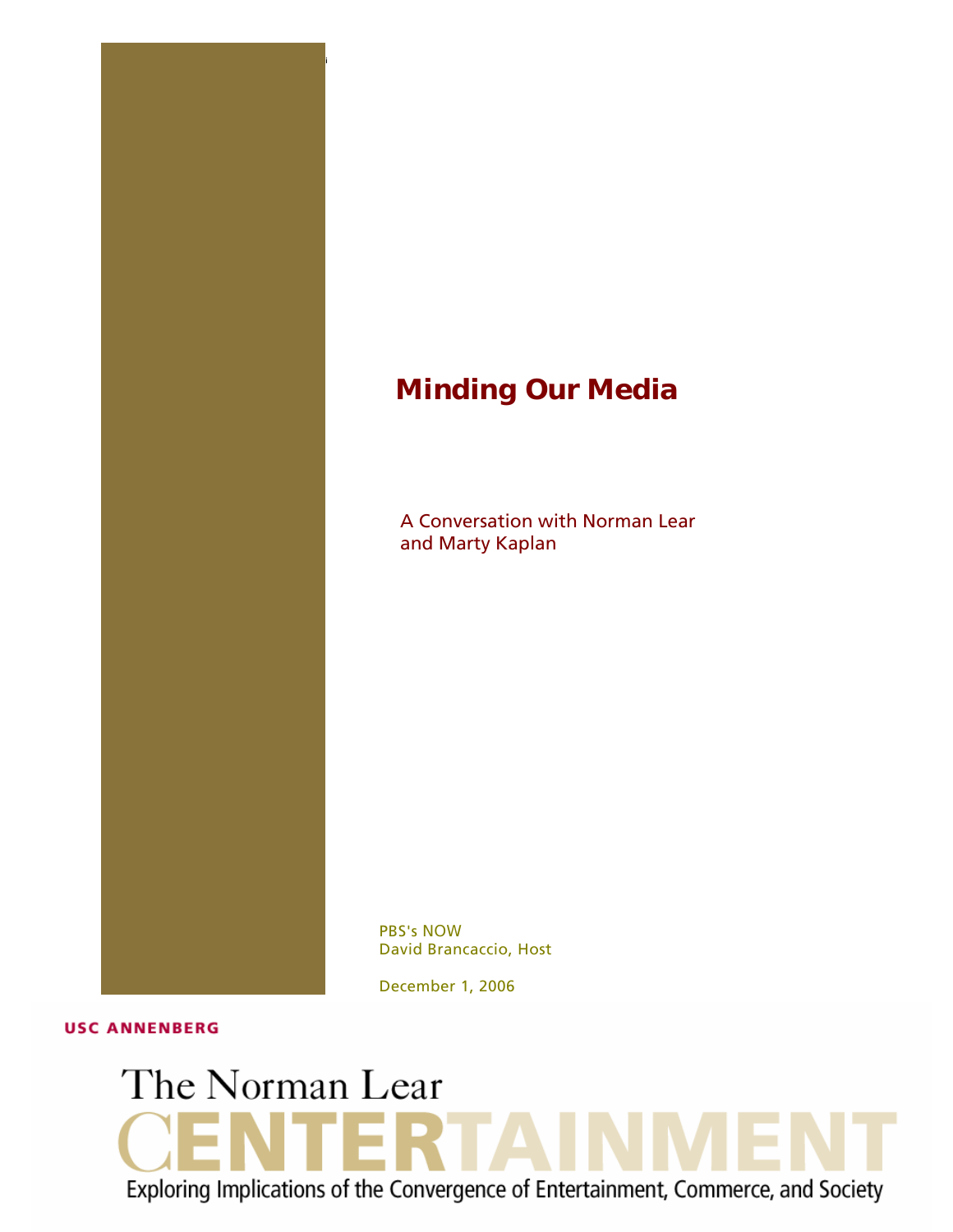## *[The Norman Lear Center](http://www.learcenter.org/)*

Founded in January 2000, the Norman Lear Center is a multidisciplinary research and public policy center exploring implications of the convergence of entertainment, commerce and society. On campus, from its base in the USC Annenberg School for Communication, the Lear Center builds bridges between schools and disciplines whose faculty study aspects of entertainment, media and culture. Beyond campus, it bridges the gap between the entertainment industry and academia, and between them and the public. Through scholarship and research; through its fellows, conferences, public events and publications; and in its attempts to illuminate and repair the world, the Lear Center works to be at the forefront of discussion and practice in the field. For more information, please visit [www.learcenter.org.](http://www.learcenter.org/)

### **USC ANNENBERG**

The Norman Lear **ENTER** 

#### *Norman Lear*

Norman Lear has enjoyed a long career in television and film, and as a political and social activist and philanthropist.

Known as the creator of Archie Bunker and *All in the Family*, Lear's television credits include *Sanford & Son*, *Maude, Good Times*, *The Jeffersons*, *Mary Hartman, Mary Hartman*, *Fernwood 2Nite* and the dramatic series *Palmerstown U.S.A.* His motion picture credits include *Cold Turkey*, *Divorce American Style*, *Fried Green Tomatoes*, *Stand By Me* and *The Princess Bride*. In 1982, he produced the two-hour special *I Love Liberty* for ABC.

Beyond the entertainment world, Mr. Lear has brought his distinctive vision to politics, academia and business by founding several nonprofit organizations including People For the American Way (1980-present); the Norman Lear Center at the USC Annenberg School for Communication (2000-present), a multidisciplinary research and public policy center dedicated to exploring the convergence of entertainment, commerce and society; and the Business Enterprise Trust (1989-2000), an educational program that used annual awards, business school case studies and videos to cast a spotlight on exemplary social innovations in American business.

He is currently chairman of Act III Communications, a multimedia holding with interests in the recording, motion picture, broadcasting and publishing industries.

## *Marty Kaplan*

Martin Kaplan is the director of the Lear Center and associate dean of the USC Annenberg School for Communication. A summa cum laude graduate of Harvard, a Marshall Scholar to Cambridge University, and a Stanford PhD, he has been an Aspen Institute program officer; a federal education staffer; a Vice President's chief speechwriter; a Washington journalist in print, television and radio; a deputy presidential campaign manager; a Disney Studios vice president of motion picture production and a film and television writer and producer. His film credits include *The Distinguished Gentleman*, which he wrote and executive produced and *Noises Off*, directed by Peter Bogdanovich, which he adapted for the screen.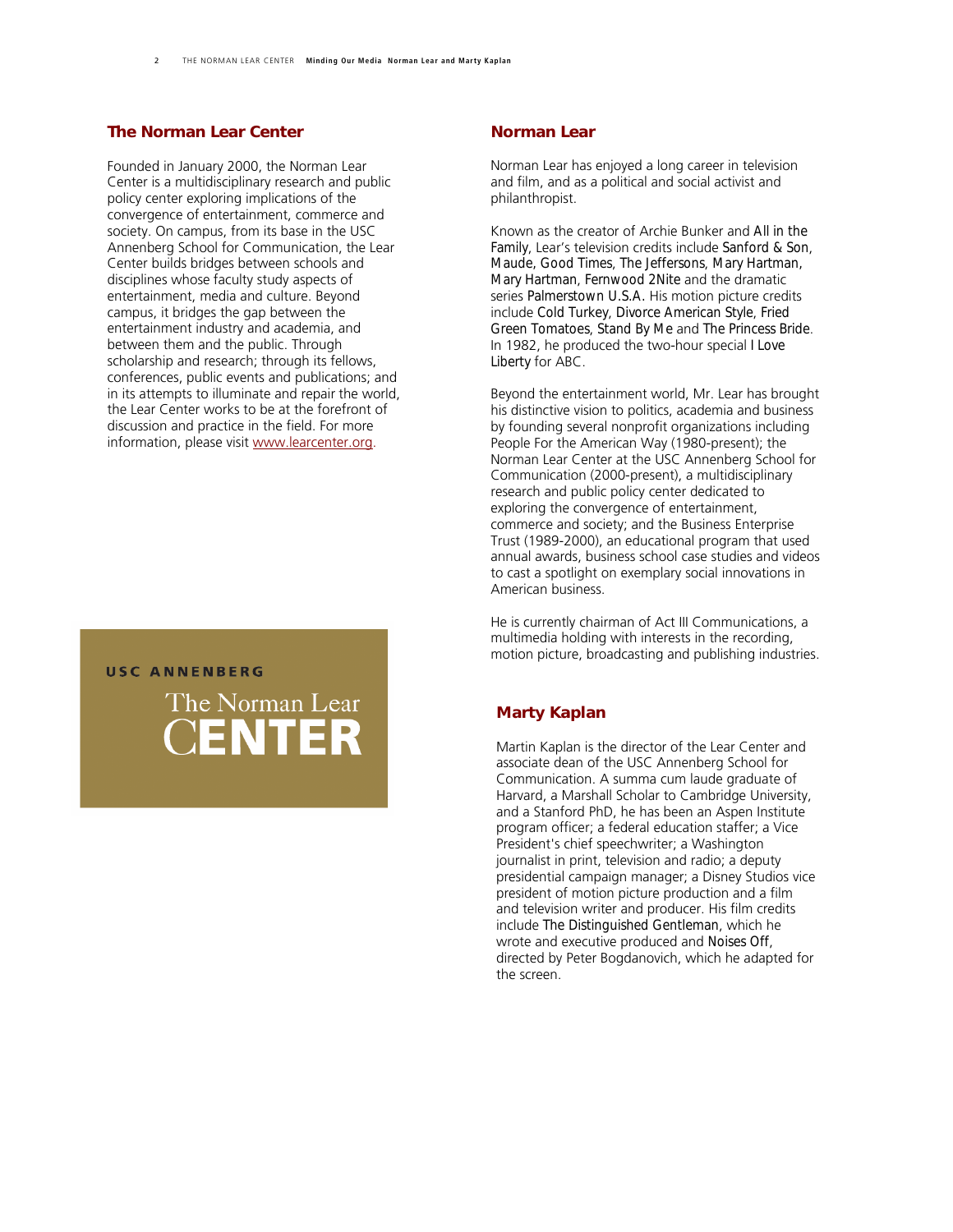## *Minding Our Media*

David Brancaccio: Welcome to *NOW*. It's nice to know that Americans, in all their diversity, agree on something: Media in this country could use some serious improvement. Pick your peeve, it'll be reflected in any number of recent public opinion surveys: Trust in the news media continues to crumble; the media have an axe to grind; the media are profane. Media – from television, radio, and newspapers to books and the internet – are increasingly dominated by a few big companies.

There has to be a way forward because nothing less than the health of our democracy depends on it. We're about to talk with two guys who have some ideas on both the problems and some solutions. One is Marty Kaplan, the Director of the Norman Lear Ccenter at the University of Southern California's Annenberg School. The other is that center's prime benefactor: Archie Bunker's father, the legendary television producer Norman Lear.

**All in the Family** still gets cited as the most important show ever. Norman Lear's had loads of other important hit shows – the list is on our website if you want to reminisce. These days Norman Lear stands behind the liberal advocacy group he created, People for the American Way. He's also been a major backer of the careful academic study of the intersection between media and democracy.

David Brancaccio: Well, hello, gents.

Marty Kaplan: Hi, David.

Norman Lear: Good evening.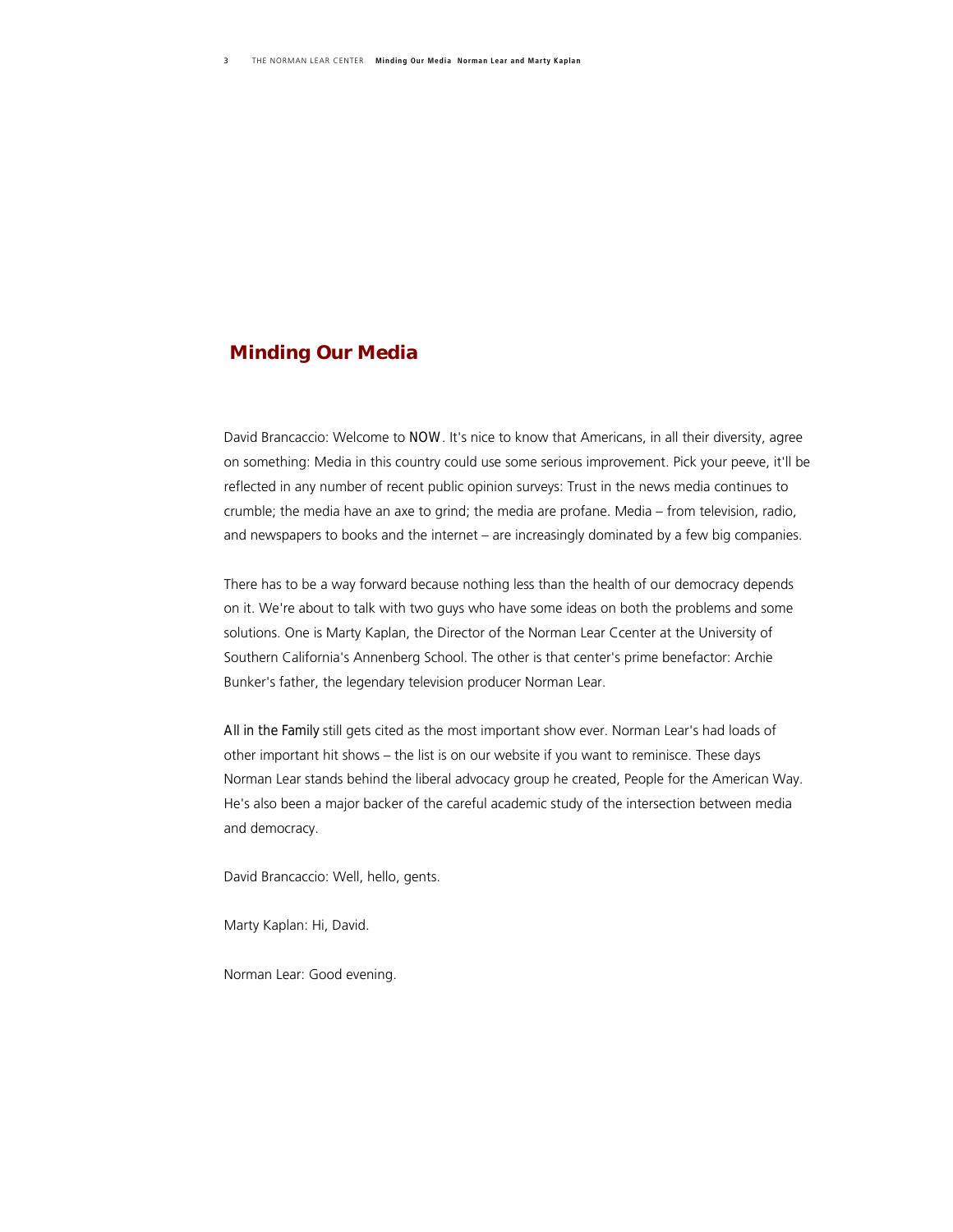David Brancaccio: Norman, given the state of the media, why don't you just wash your hands of the whole thing? I mean, you're a man of means. Go off and learn oil painting, or retreat on a yacht somewhere. Why stay engaged with the media?

Norman Lear: Aren't we on a yacht? What am I doing here?

## *[Laughter]*

Norman Lear: My life has been spent in media. It's something I understand a good deal better than I understand other things. I think this is the best of television today, the Golden Age, as it were, because you can find anything you want.

If you are looking for quality of any kind, it's there. There's a science channel, and Discovery Channel and an Arts and Entertainment channel and Geography. It's all there. And some great drama, and some classic comedy. But, you have to hunt, you have to wish to find it. And then hunt to do that.

So, on that level, and because we're living now, this is the time. This is the Golden Age.

Marty Kaplan: You wouldn't say that if you were dead.

Norman Lear: Quite correct, I wouldn't say it if I were dead. I find there are a number of things I would not say if I were dead.

David Brancaccio: So, why study it, I mean, if it's kind of a Golden Age, why study –



**I think this is the best of television today, the Golden Age.** 

**The Co**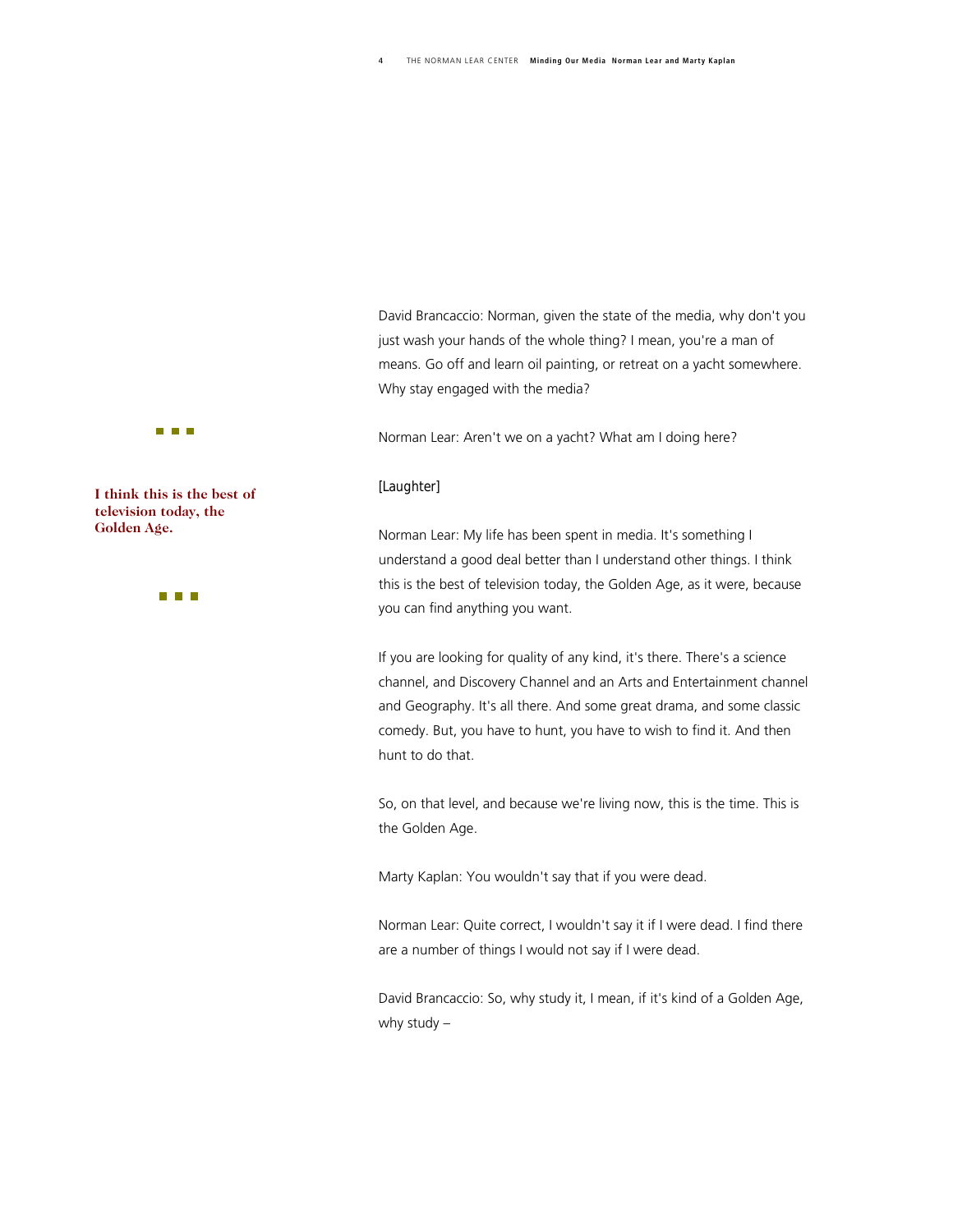Norman Lear: I'm not studying it! I'm working it!

David Brancaccio: Well, you are working it, but you're also enabling the study of it.

Norman Lear: There's a new mission statement that Mr. Kaplan came up with very recently.

Marty Kaplan: If I had memorized it, I'd be a better person. It's perfect material as a cut away.

Norman Lear: Ad-lib it.

Marty Kaplan: The mission of the Norman Lear Center is to study the impact of entertainment on society. But when I say that, I want to ask you to think of entertainment differently. Don't think of it just as leisure activities, as what Wall Street would define the entertainment sector. Think of it as the way that everyone in society is looking for an audience. Think of how every realm, from news to politics, to religion, to architecture, retailing – all of them depend on becoming part of show business, in order to perform their missions.

David Brancaccio: How is that relevant to our democracy, to the health of our society?

Marty Kaplan: Because democracy should not *just* be governed by the values of show business. There are some issues, to understand them, you might have to risk just a teensy bit of boredom. Sometimes, things are so complicated that they can't be said in 15 seconds, but might,

#### **TELEVISION**

**Every realm, from news to politics to religion to architecture to retailing depends on becoming part of show business in order to perform their missions.** 

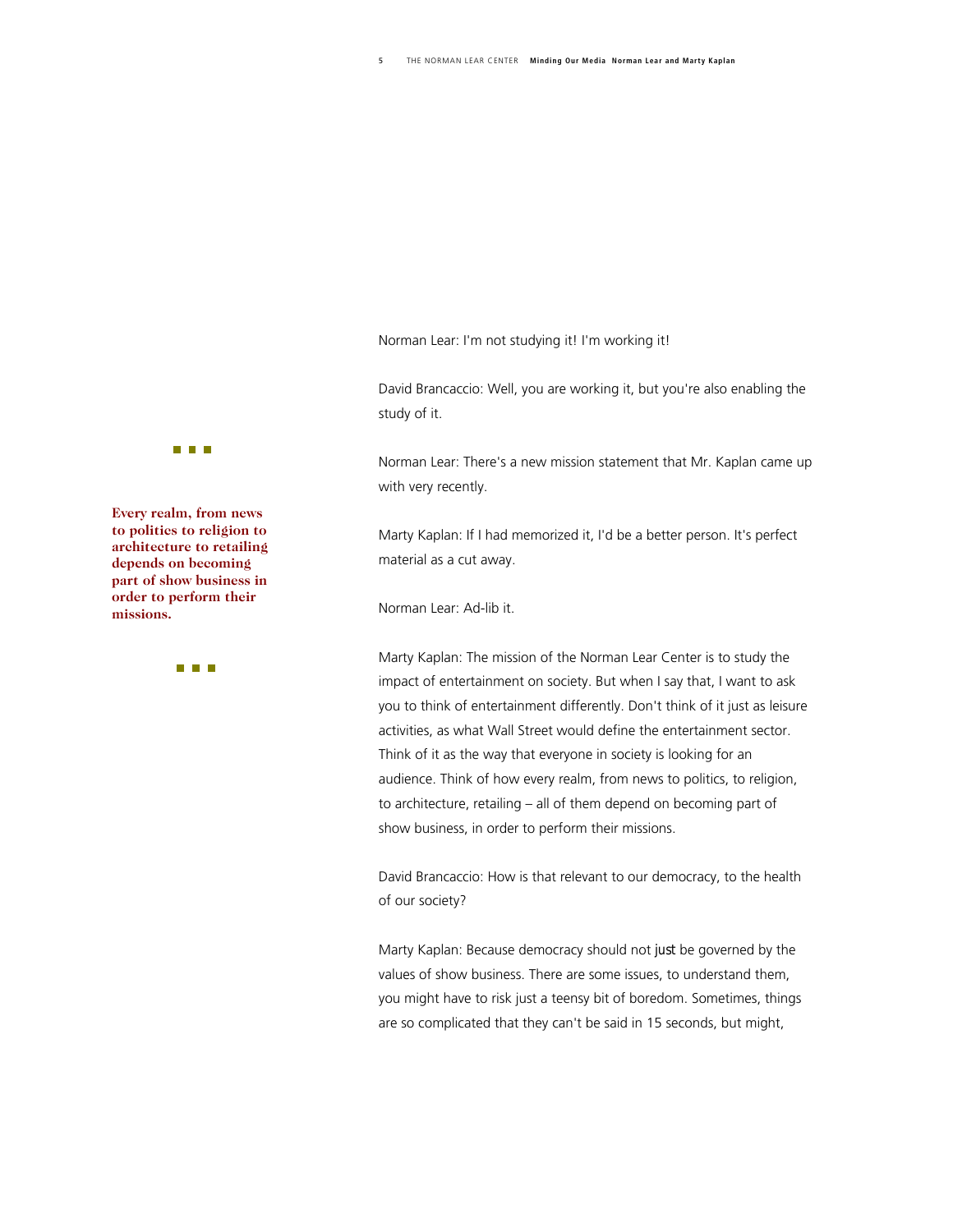God forbid, take a minute and a half. Our need to be constantly entertained, constantly stimulated has, potentially, a corrosive effect on our ability, as a society, to focus on anything.

Norman Lear: But when you say, "our need," there, that would assume the audience's need. I think the audience has been brought to that place by advertising, by the consumer-oriented culture, by corporate America, and so forth, that finds it can own their attention best by moving fast and juggling fast, you know. If the audience sat back and had the opportunity to think about it, they might not like it.

Marty Kaplan: It's true.

David Brancaccio: Well, that's part of the paradox. Because you say it's a Golden Age, for instance, for television, but the challenge is people don't always choose the best stuff. Opposite us tonight, you can turn the channel and right now, the goofy America home video show has got a tree falling on a man in a hammock, a child getting a toilet seat stuck around his head. I mean, this is not –

Marty Kaplan: I'm missing that? Sheesh! Can you Tivo that?

David Brancaccio: But surely, this is not ennobling.

Marty Kaplan: Well, the more you give them, the more they'll watch. Even Saint Augustine wrote in *The Confessions* that it was amazing how the most moral of all his friends was the most blood-thirsty when faced with the spectacle of the gladiators. We're still that way, and if you dangle something shiny in front of us, we've got to pay attention to it.

**TELEVISION** 

**If you dangle something** shiny in front of us, we've **got to pay attention to it .** 

**THE REAL**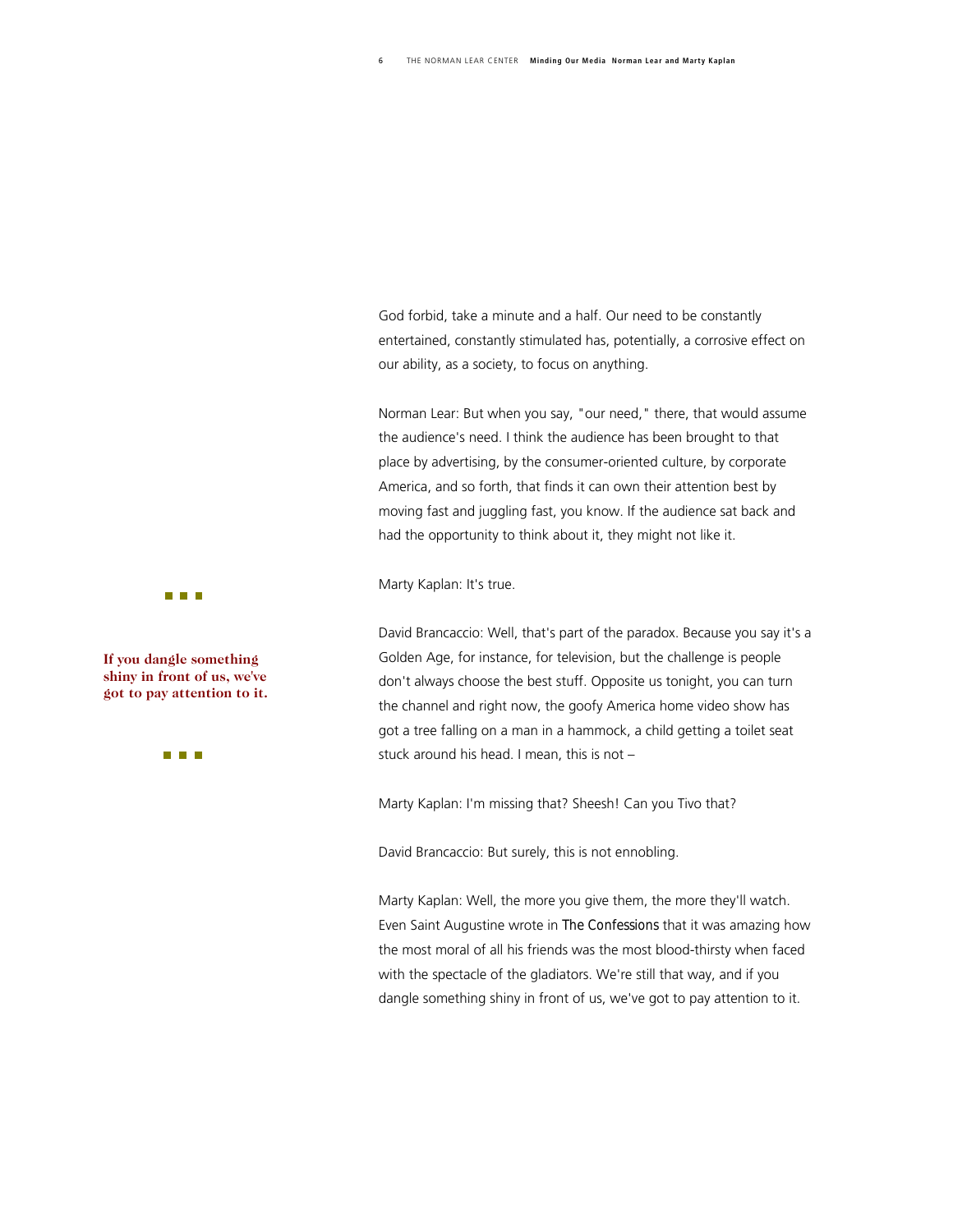That's what's in the power of the people who run the media: enormous responsibility.

David Brancaccio: That's the key, the enormous responsibility on the part of people who run the media. You have to raise consciousness. You have to, what, tell them that there should be a higher purpose?

Norman Lear: Well, that comes to the whole question of responsibility. You know, at the very beginning of television, the people who owned television stations, the great figures – the Paleys and the Goldensons and the Sarnoffs – were broadcasters. They considered themselves broadcasters.

"Broadcasters" suggested to them some sense of responsibility. And so, the seven o'clock news – it was seven o'clock then – the nightly news was a loss leader. They didn't have to make money.

All of that's vanished, in the pursuit of ratings, which translates to the quarterly profits. If the name of the game is a quarterly profit statement, this quarter larger than the last, it will be at the expense of all other values.

Marty Kaplan: And at the same time, the media are alleged to be fulfilling a public interest obligation. They get free licenses to broadcast on the public airwaves.

David Brancaccio: From the government.

Marty Kaplan: From the government, which acts as the trustee of the people, who own the airwaves. And the media promise to fulfill a public interest obligation when they get those licenses. So, when you ask them, "What is it you do?" they talk about their 10k walks for breast cancer. Well, that's very nice, but it would also be nice to cover elections.

David Brancaccio: I want to ask you this, Marty, in that regard: We've just come out of an election. If it's as bad as people say, how do you account for the results? Everyone says it was a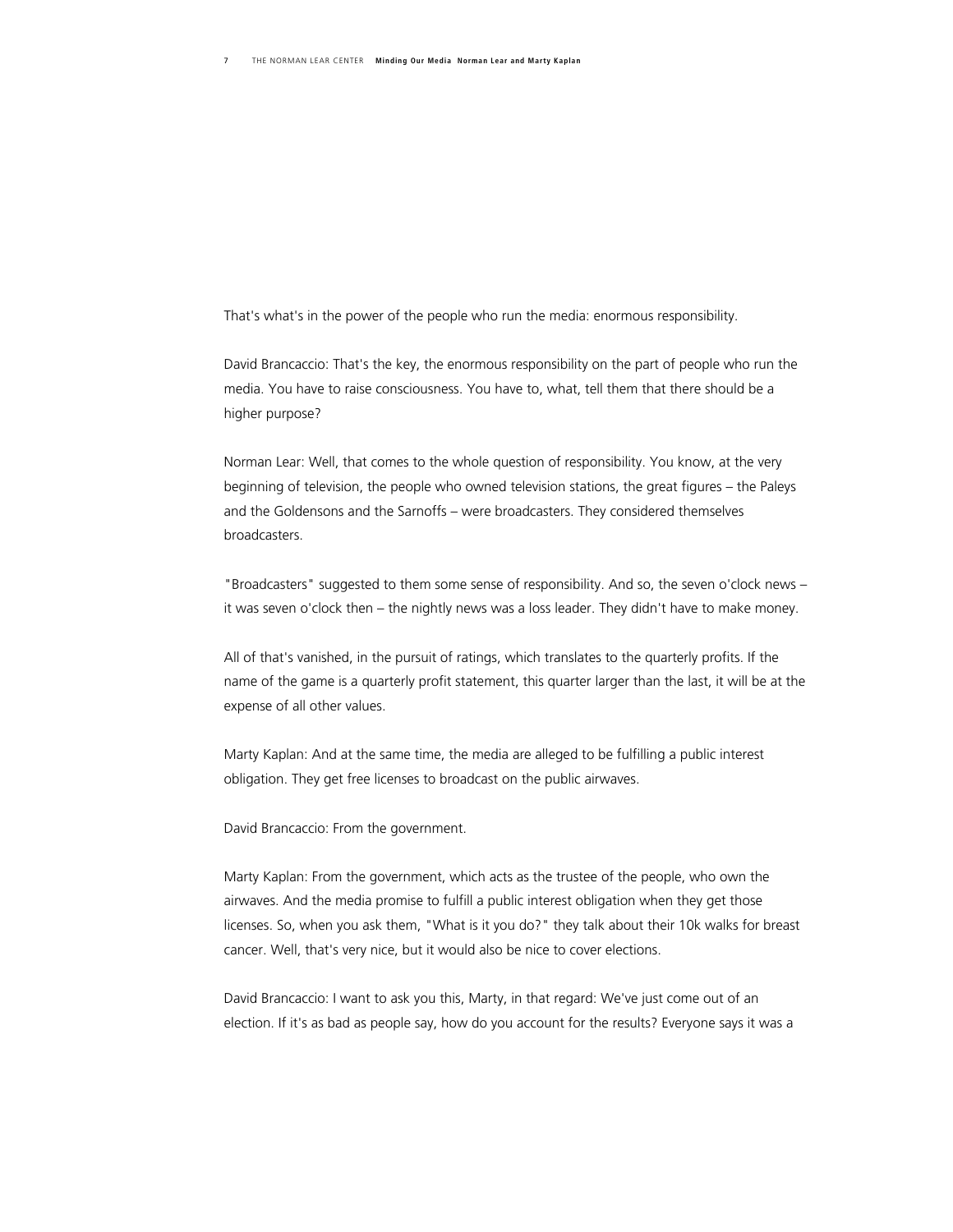referendum on corruption in politics and also on a strategy in Iraq that has gone awry. People who voted that way, the public got it from the media. So, something's working...

Marty Kaplan: Well, I think to some degree, it's despite the media, rather than because of it. And it's because of the new media, rather than the dinosaur media. Many of the candidates who ultimately prevailed were not known nationally or locally through the so-called "mainstream media." It was things like the internet and blogs –

Norman Lear: The blogosphere.

Marty Kaplan: And activists, who made these candidates plausible, who did a lot of fundraising for them, and who created a kind of national grassroots network that they couldn't have dreamt of if they had to go through a top-down machinery. So, that's one of the great joys of the new media: it allows a kind of democratization of the grassroots, which really has atrophied in recent years.

Norman Lear: That's true, and there was also a lot of dry grass out there waiting for the spark. And I think off the blogosphere came that spark.

David Brancaccio: So, you're encouraged by the proliferation of voices on the internet, and people with web logs and so forth?

Marty Kaplan: Do you want me to depress you?

David Brancaccio: Well, I know, the word on the street, in recent public opinion polls, is that we've got a problem.

Marty Kaplan: Let's start with this. The Radio and Television News Directors' Association, which is the collection of all the people around the country who create local news, did a poll. And they asked Americans, "What source do you turn to for your information?"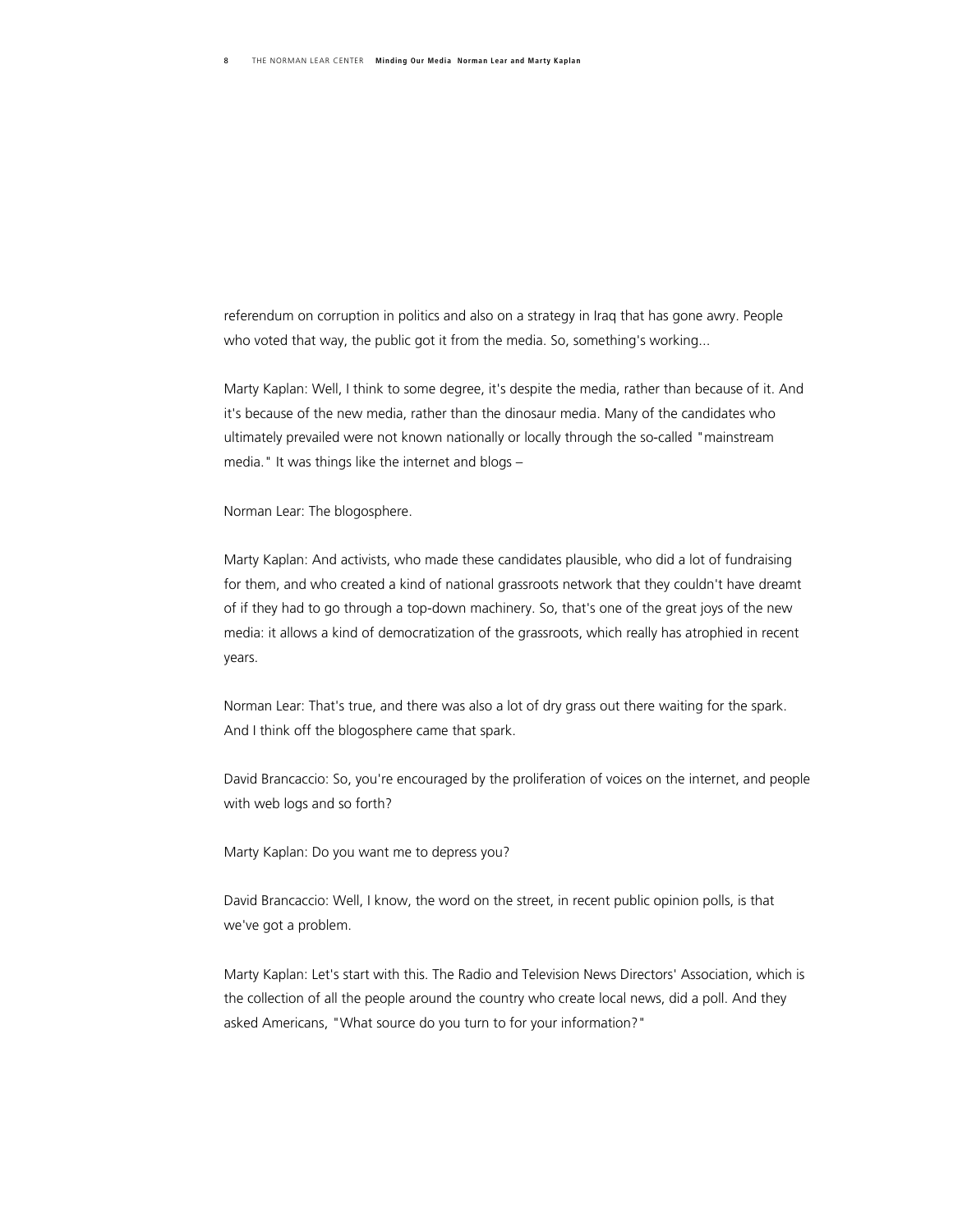David Brancaccio: The answer was?

Marty Kaplan: Sixty-five percent said, "Local television news." Dramatically beating out broadcast news, cable news, papers, internet. Sixty-five percent said, "local TV news." Now, I would be the first to say that there are heroes and heroines out there in local TV news who are doing a phenomenal job against all odds. On the other hand, if a cat is up a tree, or if someone is slaughtered at the Boy Scout den, that will be wall-to-wall, every day, every night, and will always drive out the kind of informative programming that people are desperate to get.

David Brancaccio: The place where most Americans are getting their political news –

Marty Kaplan: Right, offers the least amount of news. And, when you look at what they do get, it is dramatically skewed toward who's ahead, who's behind, how much money have they raised and what strategies are they using. If you're looking for an issue-story that will actually explain where the candidates stand on something, you'd have to work for the FBI to find it.

David Brancaccio: Do you think this has a connection to democracy, Norman? That it's not just local newscasts that, by and large, stink, but a much bigger issue?

Norman Lear: There's so much to be said on the subject. Yes, I think leadership is there to lead. Leadership isn't leading when it turns around and asks the questions of the sheep they're supposed to be leading. And I don't mean sheep in a pejorative sense at all. I mean, I'm here to

#### **THE R**

If you're looking for an issue**story that will actually exp lain where the candidates stand on**  something, you'd have to work **for the FBI to find it.** 

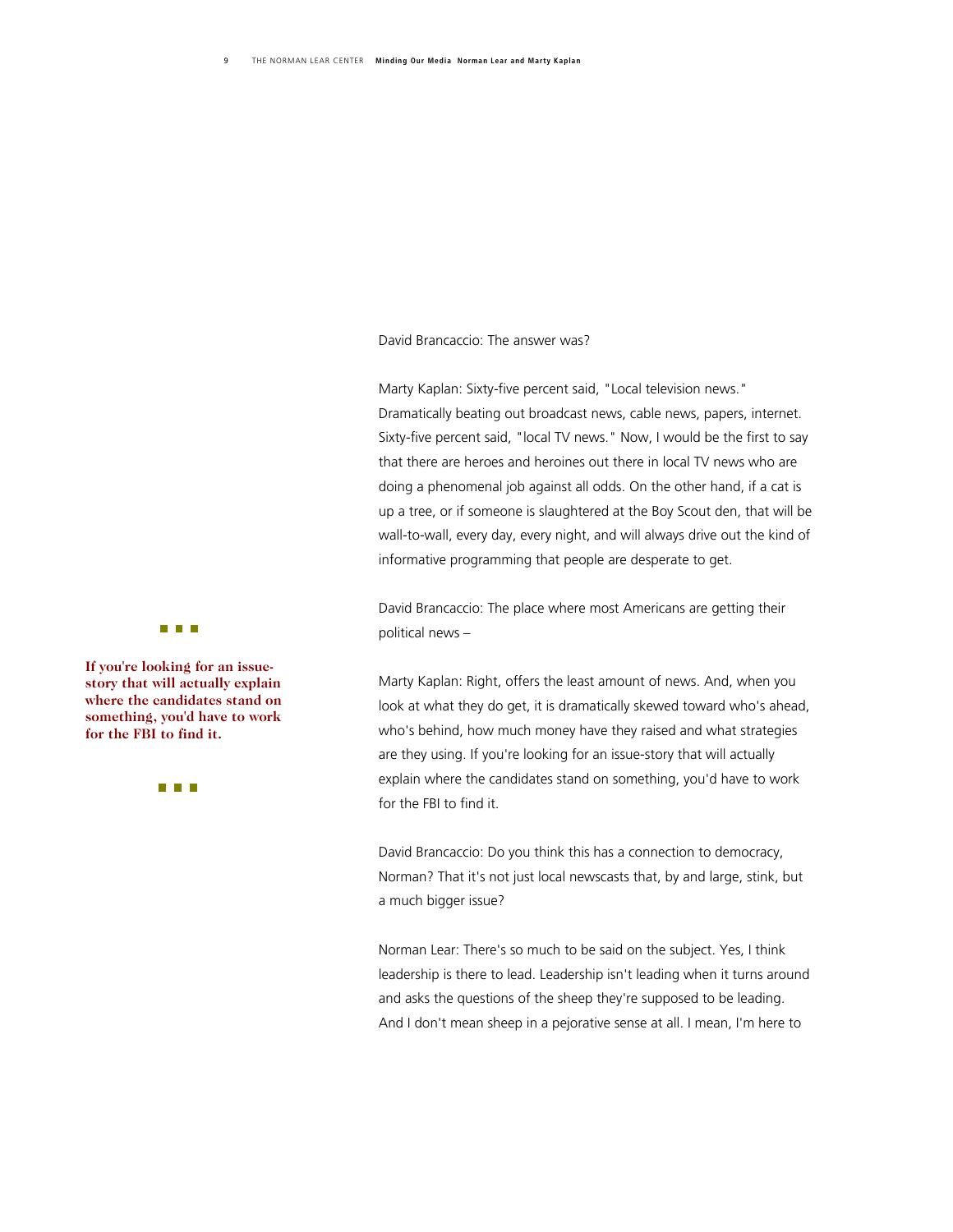be led. I want a President who's gonna treat me like he's my dad and help me understand in context what is going on in our country and what is going on in the world. Lead me.

David Brancaccio: So if we don't fix the state of the media, so citizens get the information they need, we're not going to get the leaders we need.

Norman Lear: I think that's correct.

David Brancaccio: But Norman, you spent your career in the commercial side of all this. You know about ratings pressure.

Norman Lear: And I've spoken to it all of my life.

David Brancaccio: Indeed you have, but how did you pull it off? Because you always had bean counters, probably, nipping at your heels and saying, "We have shareholder value to think of."

Norman Lear: Well, look, at the same time they wanted to put *All in the*  **Family** on the air, I had an opportunity to write, produce and direct three films for United Artists. I had done a film they liked – it's called *Cold Turkey* – and they offered me a three-picture deal.

So, when CBS wanted to put *All in the Family* on the air, it didn't take any courage at all to say "my way or no way." I mean, somebody's belly has to be the slide rule. It's my show, it's gonna be mine.

#### n n F

**If we don't fix the state of the media, so citizens get the information they need, we' re not going to get the leader s we need.** 

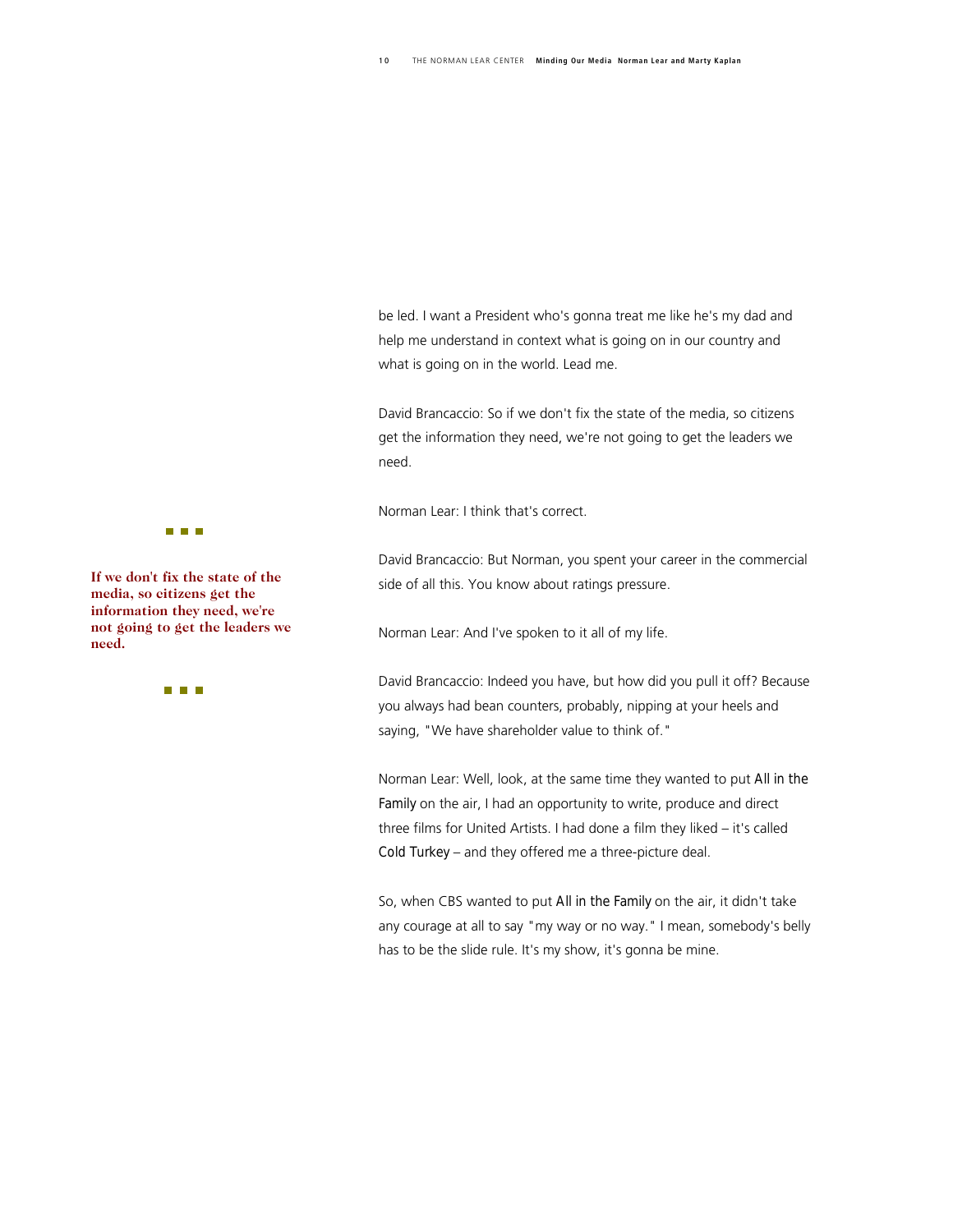David Brancaccio: But every news director of every local station can't set himself up or her up with a three picture deal and go in and say, "We're gonna cover the news the way it should be."

Norman Lear: Of course they can.

David Brancaccio: Can they?

Marty Kaplan: Well, what they can do is apply the same storytelling show business skills that they apply to everything else to *real* news. They are brilliant at capturing our attention. They do reenactments, they do shadow play that have grave narrators. They do chyrons. It's really exciting to watch. It draws you in, it works. We have lizard brains, and they do it because it actually works.

David Brancaccio: Norman, you're on the record as being quite concerned about the direction of the media in this country, in terms of increasingly fewer companies dominating whole stretches of the media. Why is that a problem?

Norman Lear: If all of the news and information and entertainment passes to all of us through three or four funnels – that's all there are – and every bit of news and information you get comes to you from those three or four funnels, something is wrong. Who can say that all of the news and information that comes to us can be distilled by three companies only?

This experiment in democracy, as it used to be called, depends on an informed citizenry. There's nothing at the core of all of our domestic problems more important than that.



This experiment in democracy, **as it used to be called, dep ends on an informed citizenry.** 

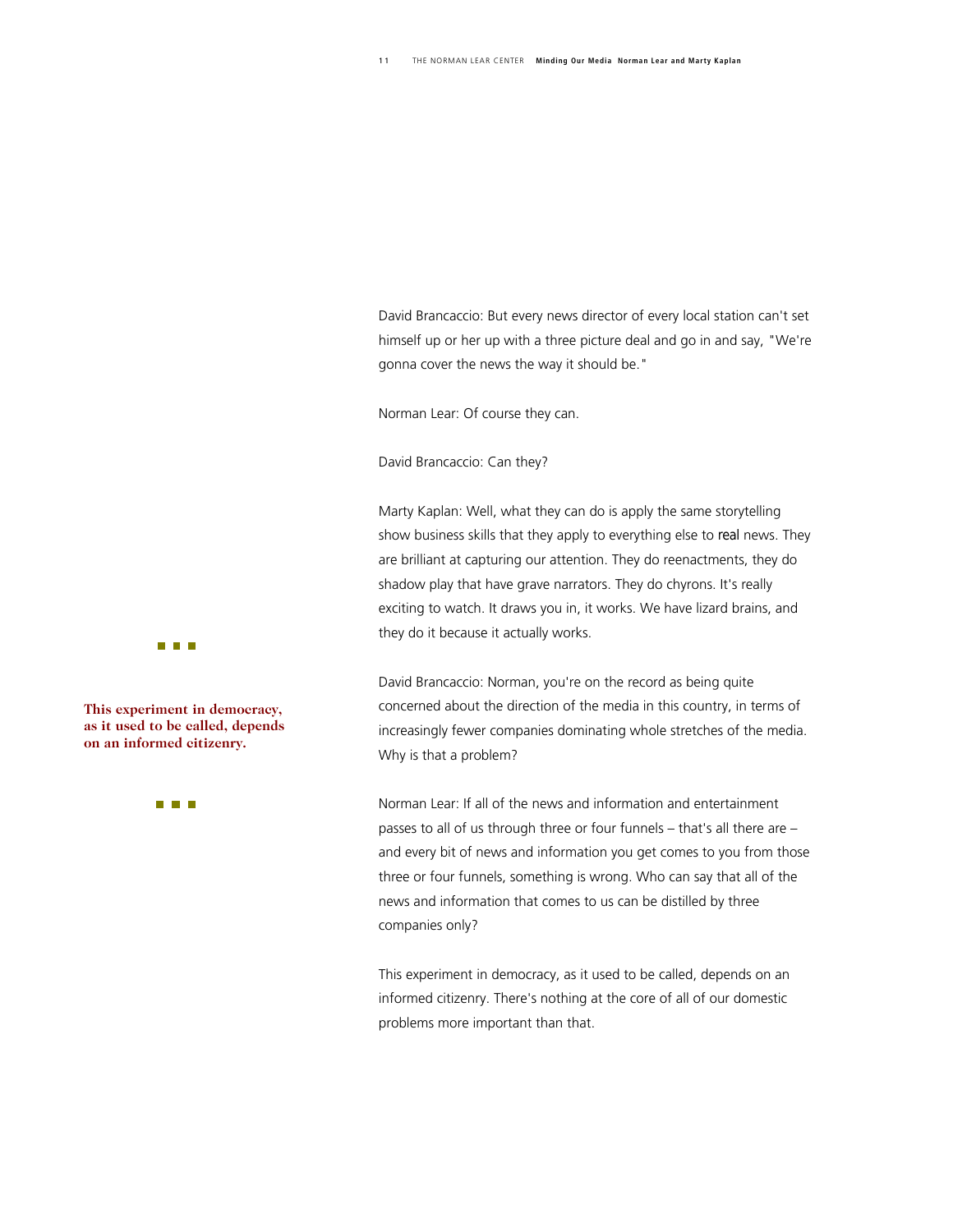David Brancaccio: But you have to roll a social conscience into this whole paradigm, when you're talking about journalism. And Norman, you did that on the entertainment side, didn't you?

Norman Lear: Our first commandment was to make people laugh. And not the tee-hee and ha-ha variety, but to bring them to their knees. And it didn't take long to learn, if we didn't learn it going in, that the more you had an audience caring – we had 240 people sitting there, every time we taped – the more they cared, the more they were on the edge of their seat and the louder would be that belly laugh.

David Brancaccio: But you could've left it at that. You could've said, "We made 'em laugh." But you wanted to go further. All your shows have some thought put into it about, "How can we make the world slightly a better place, or how can we –"

Norman Lear: Well, somebody once said, if you want to send a message, use Western Union. So, it was a naughty thing to be sending a message. I truly never thought about – or any of us thought about sending messages. We were parents, we were citizens, caring individuals. And if drama is your subject and you just lean in that direction, you find that if they're caring, they're gonna laugh harder. So, it all worked together. It wasn't, "Oh, what can we do now about this?"

David Brancaccio: Well, like, when you had your character, Archie Bunker, say some retrograde thing, then you'd have the son-in-law, Meathead, answer him. And you had to be sure that the answer was factually correct and made sense, I would assume. That would require some attention to that kind of detail.

Norman Lear: Well, we paid that kind of attention. But then, because Archie was such a fool – intended to be a fool – there was nobody who was on his side that we ever convinced he was a fool. Because the mail I would get from people who cared about Archie in that way, was "Well, you make such a fool of him at the end of every show." They got it.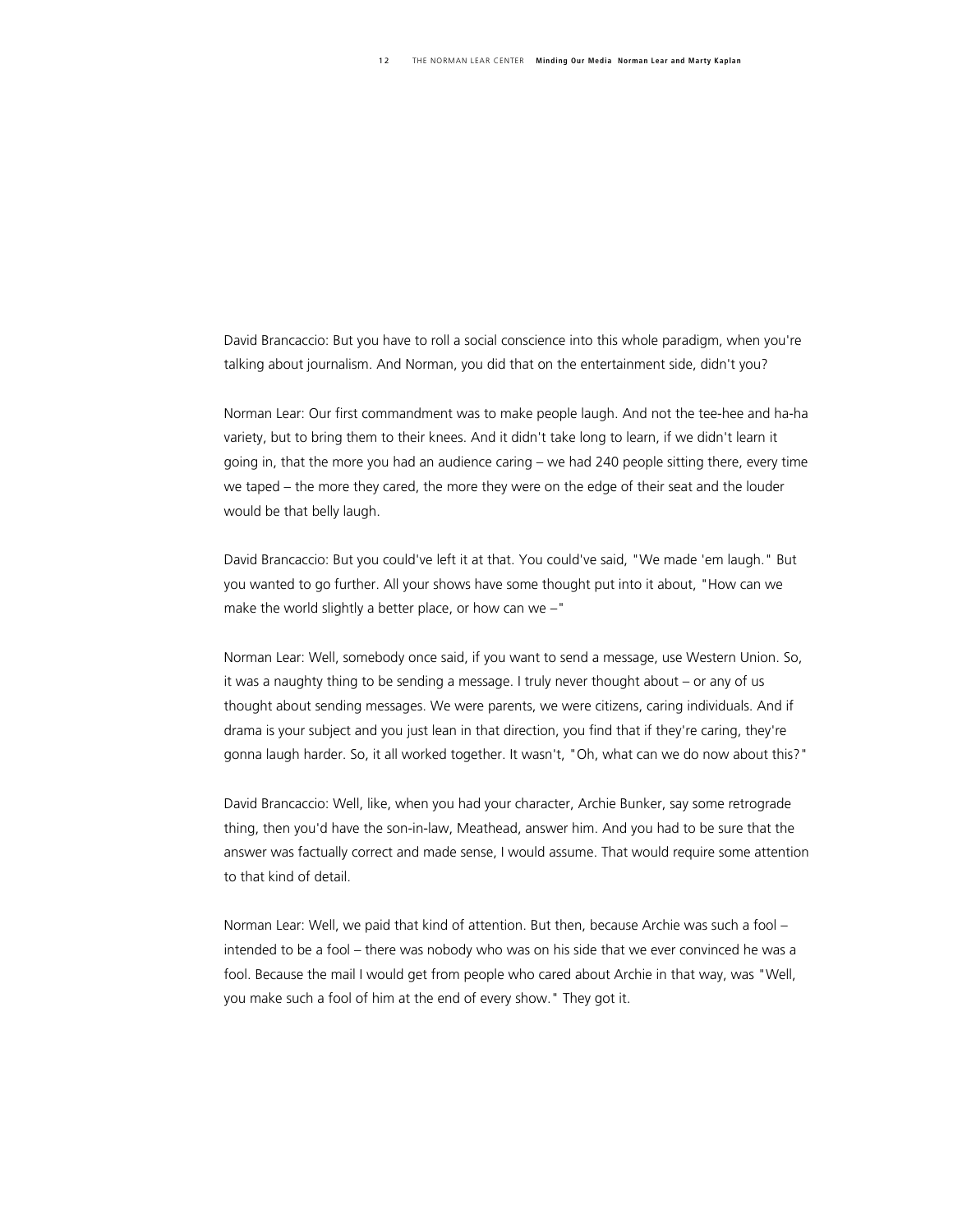You know, people got it. But we came along with Maude, because we felt it would be only right to have a liberal on the tube who knew as much about what she was talking about as he did, the fool that he was.

David Brancaccio: But you also, in a sense, made a bit of a fool of Maude.

Norman Lear: That was intentional. I mean, a big-hearted fool. I think of myself – I said this recently and got an enormous reaction – as a bleeding-heart conservative.

David Brancaccio: You?

Norman Lear: Conservative, yes, because you will not mess with my First Amendment or my Constitution, my Bill of Rights. I feel "mine" very strongly. And is my heart bleeding for anybody I can help? Or that child that George Bush will not leave behind, but I, as a bleeding heart, understand I will have to give up something, maybe a good deal, to see that no child is left behind. My heart bleeds in that way.

Marty Kaplan: The thing about Norman's shows was that they started from the premise that the shows are, yes, entertaining, but they also had an impact on people's lives. And so, the people who make those shows, should be good stewards of that impact. And so, if there's a rape, if there's breast cancer, how people deal with it is not just what happens in some show, and that's the end of it.

This goes into the breakfast table conversations of families. It affects how people think about their own lives. I mean, when on *Happy Days*



**I think of myself as a bleed ingheart conservative.** 

**THE REAL**